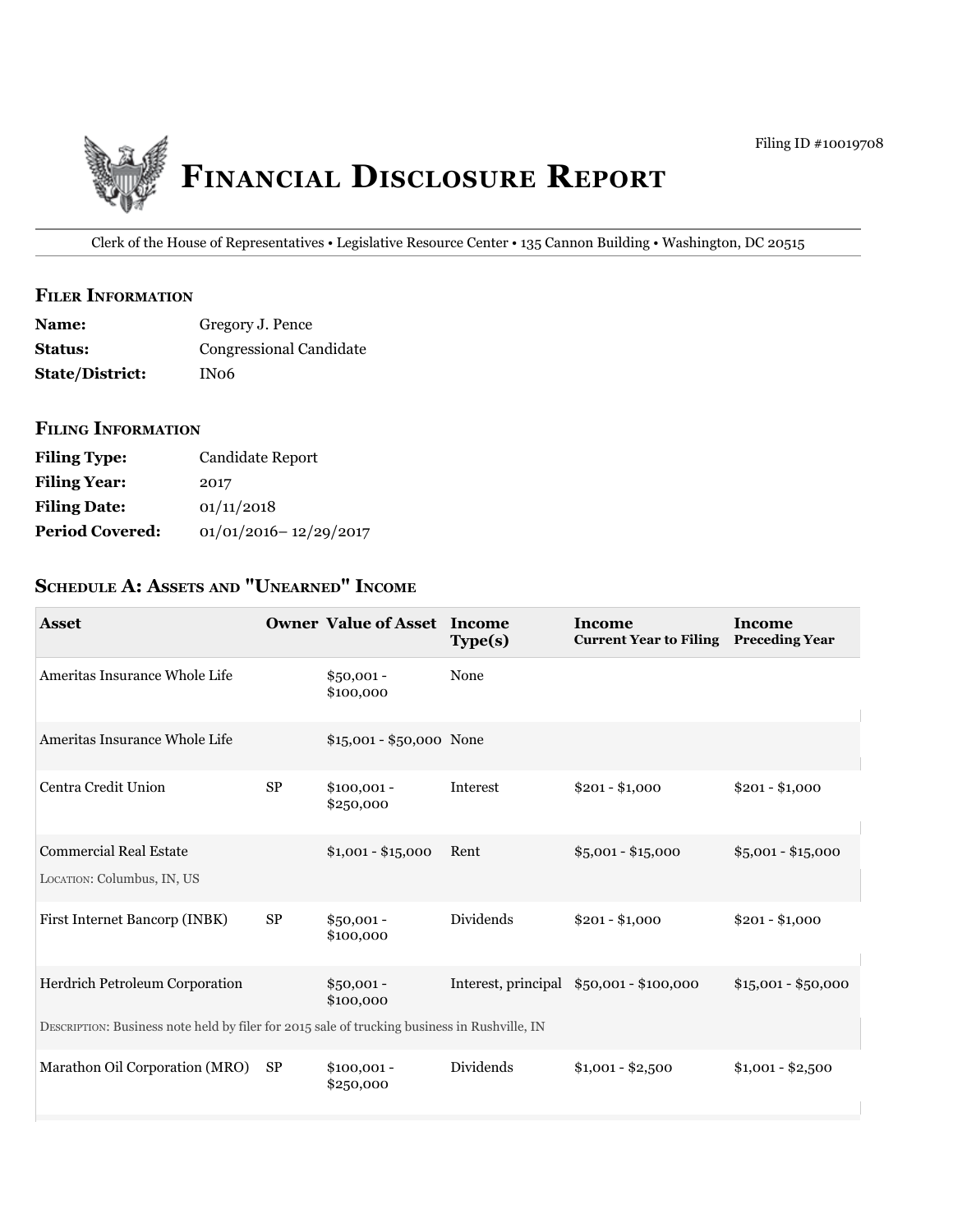| <b>Asset</b>                                                                                                                                      |           | <b>Owner Value of Asset Income</b> | Type(s) | <b>Income</b><br><b>Current Year to Filing</b> | <b>Income</b><br><b>Preceding Year</b> |
|---------------------------------------------------------------------------------------------------------------------------------------------------|-----------|------------------------------------|---------|------------------------------------------------|----------------------------------------|
| Northwestern Mutual Whole Life                                                                                                                    |           | \$15,001 - \$50,000 None           |         |                                                |                                        |
| Northwestern Mutual Whole Life                                                                                                                    |           | $$100,001 -$<br>\$250,000          | None    |                                                |                                        |
| Pence Group, LLC, 100% Interest JT<br>LOCATION: Bloomington, IN, US<br>DESCRIPTION: Antique Malls and Centers in Columbus, IN and Bloomington, IN |           | $$5,000,001$ -<br>\$25,000,000     | None    |                                                |                                        |
| Saldi Group, LLC $\Rightarrow$<br><b>Residential Rental Property</b><br>LOCATION: Columbus, IN, US                                                | <b>SP</b> | $$250,001 -$<br>\$500,000          | None    |                                                |                                        |
| $SEP$ IRA $\Rightarrow$<br>Old National Bancorp (ONB)                                                                                             |           | \$15,001 - \$50,000 Tax-Deferred   |         |                                                |                                        |

\* Asset class details available at the bottom of this form.

# **ScheDule c: earNeD iNcOme**

| <b>Source</b>    | <b>Type</b>   | Amount<br><b>Current Year to</b><br><b>Filing</b> | Amount<br><b>Preceding Year</b> |
|------------------|---------------|---------------------------------------------------|---------------------------------|
| Pence Group, LLC | Spouse salary | N/A                                               | N/A                             |

# **ScheDule D: liabilitieS**

|           | <b>Owner Creditor</b> | Date Incurred Type |                                                                 | Amount of<br>Liability        |
|-----------|-----------------------|--------------------|-----------------------------------------------------------------|-------------------------------|
| <b>JT</b> | Centra Credit Union   | 3/17               | Personal guarantee of business mortgage<br>for Pence Group, LLC | $$1,000,001 -$<br>\$5,000,000 |
| <b>SP</b> | Centra Credit Union   | 8/16               | Personal guarantee of business mortgage<br>for Saldi Group, LLC | $$100,001 -$<br>\$250,000     |
|           | Pence Group, LLC      | 12/15              | Personal loan to candidate                                      | $$250,001 -$<br>\$500,000     |

# **ScheDule e: POSitiONS**

| <b>Position</b>             | <b>Name of Organization</b>                   |
|-----------------------------|-----------------------------------------------|
| Member                      | Pence Group, LLC                              |
| Member of Board of Advisors | Indiana University–Purdue University Columbus |